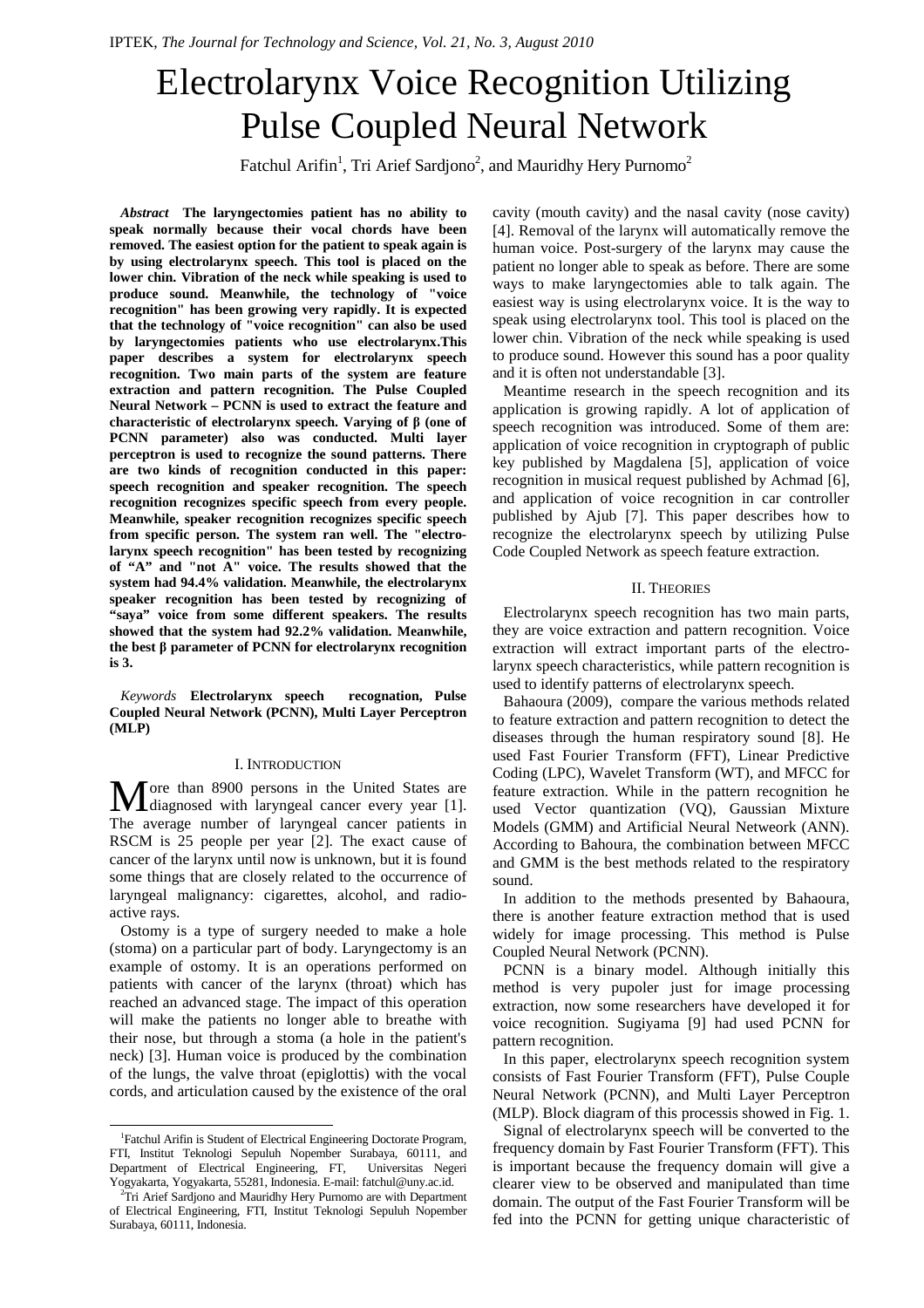electrolarynx voice. The output of the PCNN will be fed into multi-layer perceptron (MLP), then MLP will identify it, whether electrolarynx speech is recognized correctly or not.

PCNN is a pair of single layer neural network which is connected laterally, and has two dimensions. In pulsed coupled neuron models, the inputs and outputs are given by short pulse sequences generated over time.

PCNN consist of:

- 1. Input unit,
- 2. Linking unit,
- 3. Pulse Generator unit.

Structure of Pulse Coupled Neural Network in this research can be seen in Fig. 2.

In the input unit there are two parts, namely linking input and feeding input. The feeding input is a primary input from the neuron's receptive area [8]. In this research output signals from FFT is feed to this feeding input. But the signals from FFT output must be normalized first (Equation (1)).

The other hand linking input received feedback signals from output Y (n-1). These signals are biased and then multiplied together (Equation (2)).

Input values  $F_{ii}$  and  $L_{ii}$  are modulated in linking part of neuron. This process will generate neuron internal activity  $U_{ii}$ .

If the internal activity is greater than dynamic threshold, θij, the neuron will generate output pulses. In contrast the output will be zero.

PCNN mathematical equation of the systems can be written as follows:

$$
F_{ij} = \text{Normalized input (from output of FFT)} \quad (1)
$$
\n
$$
L_{ij}(n) = L_{ij}(n-1). e^{-\alpha L} + V_L.(W^*Y(n-1))_{ij} \quad (2)
$$

$$
U_{ij}(n) = F_{ij}(n) \cdot (1 + \beta \cdot L_{ij}(n)) \tag{3}
$$

0 otherwise (5)

$$
\Theta_{ij} (n) = \Theta_{ij} (n-1), e^{\alpha \Theta} + V_{\Theta}
$$
\n
$$
\int 1 \text{ if } U_{ij} > \Theta_{ij}
$$
\n(4)

 $Y_{ii}(n)$ 

where:

| $F_{ij}$                              | : feeding input,                       |
|---------------------------------------|----------------------------------------|
| $L_{ii}$                              | : linking input,                       |
| n                                     | : iteration number,                    |
| W                                     | : weight matrix,                       |
| $\ast$                                | : convolution operation,               |
| $Y_{ij}$                              | : output of neuron at coordinate i; j, |
| $V_{L}$                               | : linking voltage potential,           |
| $\alpha_{\rm L}$ and $\alpha_{\rm F}$ | : decayed constants                    |

### III. METHOD AND MATERIAL

There are two kinds of recognition conducted in this paper; they are speech recognition and speaker recognition. In speech recognition, just a specific voice from some persons will be recognized, on the other hand another voice will not be recognized.

Meanwhile in speaker recognition, specific speech from specific person is recognized. This system cannot recognize another speech from the same person. It cannot recognize the same speech or different speech from another person, either.Firstly, electrolarynx speech recognition conducted. There are 50 sample. They are 28 "A" vowel and 22 "not" from different electrolarynx speaker. Electrolarynx speech samples from data base were divided into training sets and testing sets.

Secondly "Electrolarynx speaker" recognition was conducted. There are 28 "saya" electrolarynx voice from different speaker.

# IV. EXPERIMENTS AND RESULTS

### *A. Electro Larynx Speech Recognition*

Recorded electrolarynx speech was sampled with sampling frequency 44.100 Hz and 16 bits resolution. It is assumed that the frequency of human voice signals is 300-3400 Hz. Sampling process must meet the nyquist criterion. The Nyquist criterion states:

 $f_s \geq 2xf_h$ 

 $f<sub>h</sub> = f<sub>in</sub>$  Highest

Sampling frequency must be equal to or twice as high as input frequency. Thus, 44100 Hz sampling has fulfilled the nyquist criterion. Further, sampled signal will be converted from time domain into frequency domain utilizing Fast Fourier Transform (FFT). In this paper it used FFT 512 point. Because the FFT is symmetric, the FFT output is taken only half which is 256 data. All of electrolarynx voice signal (for training or testing in MLP) are processed by this FFT. One of the FFT output signal can be seen at Fig. 3.

Output of FFT will be fed to the PCNN unit. In this paper PCNN used parameters as below:

 $\alpha_{\rm L} = 1$ ;  $\alpha_T = 0.2$ ;  $\beta = 3$ ;  $V_L = 1.00;$  $V_T = 20;$  $L = zeros(p,q);$  $U = zeros(p,q);$  $Y = zeros(p,q);$  $Y0 = zeros(p,q);$ Theta =  $zeros(p,q)$ ;

Some output signals of PCNN training set data can be seen at Fig. 4.

Furthermore, the output of the PCNN will be accepted by the MLP which has three layers. The number of neurons in each layer: input layer 256, while hidden layer is 10, and output layer is 1.

The system was trained by training set input. In the 359 iteration the system met the goal. After the training, the system was tested. The result shows that the system can recognize 47 from 50 sample of electrolarynx speech (94 %). There is only 3 data that cannot be recognized correctly.

### *B. Electrolarynx Speaker Recognition*

In this session it will be shown that system also can recognize "Electrolarynx speaker" correctly. There are 28 "saya" of electrolarynx voice from different speaker. These Electrolarynx voice samples were divided into training and testing sets.

Furthermore, these signals were processed like at electrolarynx speech recognition processing in above. The PCNN parameters that used were the same as before. Some PCNN Output of "saya" electrolarynx speech that used for training set can be seen in Fig. 5.

Then, the system was trained by training set. At the 250th iteration, the system met the goal. After training process, the system will be tested. The testing result shows that the system able to recognize 26 from 28 sample of electrolarynx speech. It means that it has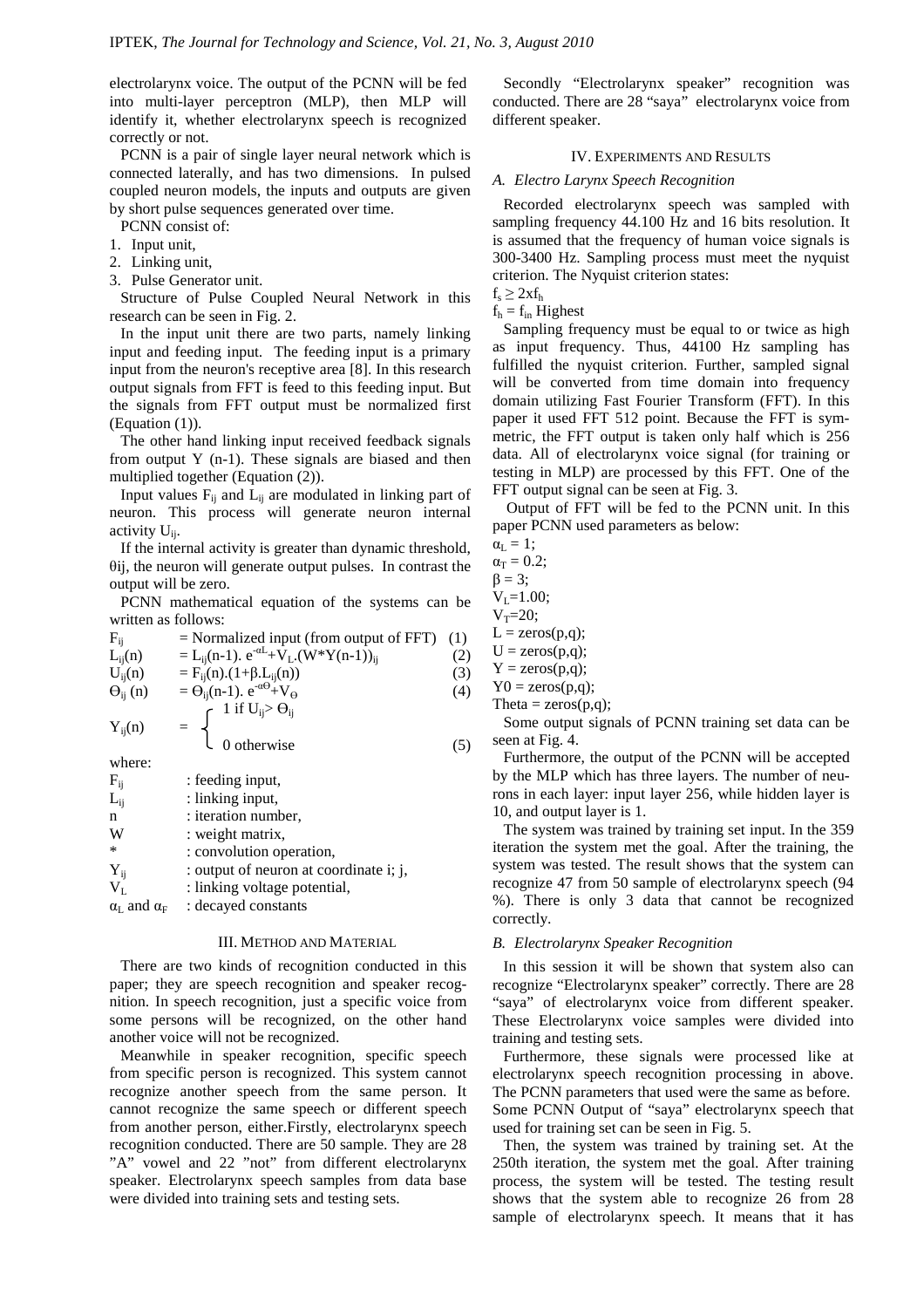validation 92,2 %. There is only 2 data that cannot be recognized correctly.

# *C. β Parameter of PCNN*

As mentioned above, the output of PCCN is greatly affected by its parameters. The most significant parameter is β which is the linking parameter. With different β, it will be got different weight in linking channel internal activity. In the end, it will affect of PCCN output. In the experiments above, it used  $\beta = 3$ .

In this paper, it will be shown what happens if the Fig. 6 shows the graph of PCCN Output for some variation of β.

Furthermore, these PCNN Outputs (with differences β) were used for electrolarynx speaker recognition like above. The result of the test can be seen in the Table 1."True" means it is recognized, and false means it is not be recognized. From table above, it can be seen that PCCN with β coefficient 3 gives the best result with validation up to 92.2%.

The decrease of  $\beta$  value causes the decrease of validation. Meanwhile, the increase of  $β$  value also decreases its validation. Therefore, the best value of β in this research is 3.



Fig. 2. Structure of PCNN

Fig. 4. Output of PCNN of "A" vowel electrolarynx speech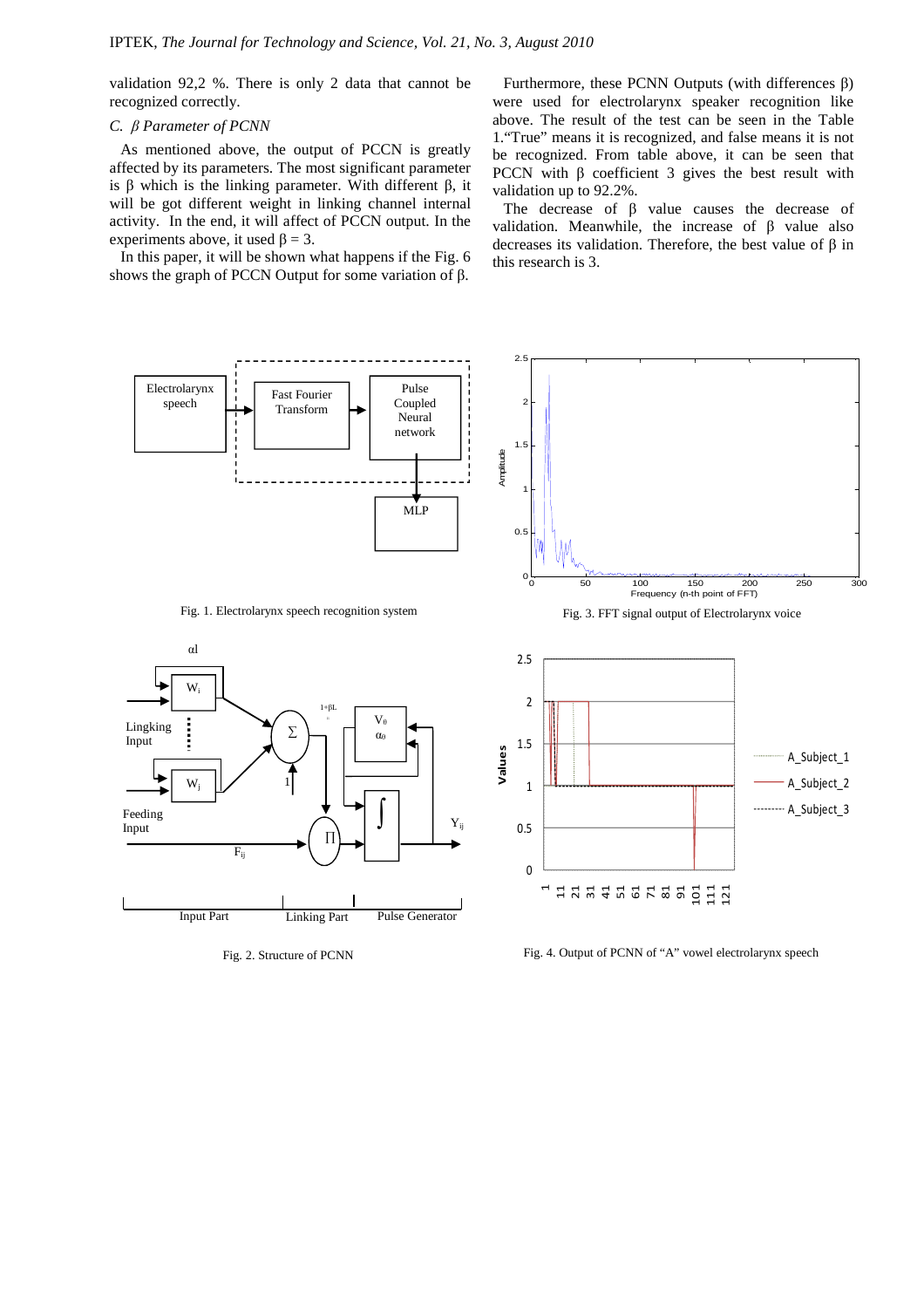

Fig. 5. Some PCNN output of "saya" electrolarynx speech Fig. 6. PCNN output of "saya" electrolarynx speech with variation of Beta (β)

| TABLE 1                                                                             |
|-------------------------------------------------------------------------------------|
| COMPARISON OF ELECTRO LARYNX SPEAKER RECOGNITION OUTPUT WITH DIFFERENCES PCNN'S $B$ |

| Voice |                               |       | Beta $(\beta)$ |       |       |       |       |  |
|-------|-------------------------------|-------|----------------|-------|-------|-------|-------|--|
|       |                               | 0.1   | 1              | 3     | 10    | 26    | 40    |  |
| 1.    | $Saya\_subject1\_1$           | True  | True           | True  | True  | True  | True  |  |
| 2.    | $Saya\_subject1_2$            | True  | True           | True  | False | False | True  |  |
| 3.    | $Saya\_subject1_3$            | True  | True           | True  | True  | True  | True  |  |
| 4.    | Saya_subject1_4               | True  | True           | True  | True  | True  | True  |  |
| 5.    | Saya_subject1_5               | True  | True           | True  | True  | True  | True  |  |
| 6.    | Saya_subject1_6               | True  | True           | True  | True  | True  | True  |  |
| 7.    | Saya_subject2_1               | False | False          | True  | True  | True  | True  |  |
| 8.    | Saya_subject2_2               | True  | True           | True  | True  | True  | True  |  |
| 9.    | Saya_subject3_1               | True  | True           | True  | True  | True  | True  |  |
| 10.   | $Saya$ _subject $3_2$         | True  | True           | True  | True  | True  | True  |  |
| 11.   | Saya_subject4_1               | True  | True           | True  | True  | True  | True  |  |
| 12.   | Saya_subject4_2               | True  | True           | True  | True  | True  | True  |  |
| 13.   | Saya_subject4_5               | True  | True           | True  | True  | True  | True  |  |
| 14.   | $Saya\_subject1\_7$           | False | False          | True  | False | True  | False |  |
| 15.   | Saya_subject1_8               | True  | True           | False | True  | True  | True  |  |
| 16.   | Saya_subject1_9               | False | False          | True  | True  | False | True  |  |
| 17.   | $Saya\_subject3_3$            | True  | True           | True  | True  | True  | True  |  |
| 18.   | Saya_subject3_4               | False | False          | True  | True  | True  | False |  |
| 19.   | $Saya$ _subject $3_5$         | True  | True           | True  | False | False | False |  |
| 20.   | Saya_subject3_6               | True  | True           | True  | True  | False | False |  |
| 21.   | Saya_subject2_3               | False | True           | True  | True  | False | False |  |
| 22.   | $Saya\_subject2_4$            | False | False          | True  | False | False | False |  |
| 23.   | Saya_subject2_5               | False | False          | True  | True  | True  | False |  |
| 24.   | Saya_subject2_6               | False | False          | True  | True  | False | False |  |
| 25.   | Saya_subject2_7               | True  | True           | False | False | True  | True  |  |
| 26.   | Saya_subject4_3               | False | False          | True  | True  | False | False |  |
| 27.   | Saya_subject4_6               | False | False          | True  | True  | True  | True  |  |
|       | 28. Saya_subject4_7           | False | True           | True  | False | False | False |  |
|       | Percentage of Correctness (%) | 60.7  | 67.9           | 92    | 78.6  | 67.9  | 64.2  |  |

Where true: It can be recognized correctly, false: It cannot be recognized correctly

# V. CONCLUSION

The result of testing showed that the system ran well. The "electrolarynx speech recognition" has been tested by recognizing "A" and "not A" voice. The results showed that the system had 94.4% validation. Meanwhile, the electrolarynx speaker recognition has been tested by recognizing "saya" voice from some different speakers. The results showed that the system had 92.2% validation.

One of the important PCNN parameters was  $β$ . By tuning β in specific values, it reached the best output. In this paper the best  $\beta$  value for Electrolarynx speaker recognition is 3.

#### **REFERENCES**

- [1] Alvin G. Wee, BDS, MS, a Lisa A. Wee, 2004, "The use of an intraoral electrolarynx for an edentulous patient: A clinical report, Ohio State University, Columbus, Ohio; University of Toronto, Toronto, Vol. 91, pp. 521.
- [2] http://www.wikimu.com/News/Print.aspx?id=11467. Data medis departemen rehabilitasi medis, RSCM, February 2010
- [3] A. Subject2chul, S. Tri Arief, Mauridhy Hery, 2010, "ElectroLarynx, Esopahgus, and normal speech classification using gradient discent, gradient discent with momentum and learning rate, and levenberg-marquardt algorithm, *ICGC*.
- [4] K. Fellbaum, 1999, "Human-human communication and human-computer, interaction by voice". *Human Aspects of Telecommunications for Disabled and Older People*, Donostia, Spain.
- [5] Magdalena Marlin Amanda, application of voice recognition in cryptograph of public key, Tugas Informatika, ITB, 2009
- [6] Achmad Basuki, Miftahul Huda, Tria Silvie Amalia, 2006, "Application of voice recognition in musical request,"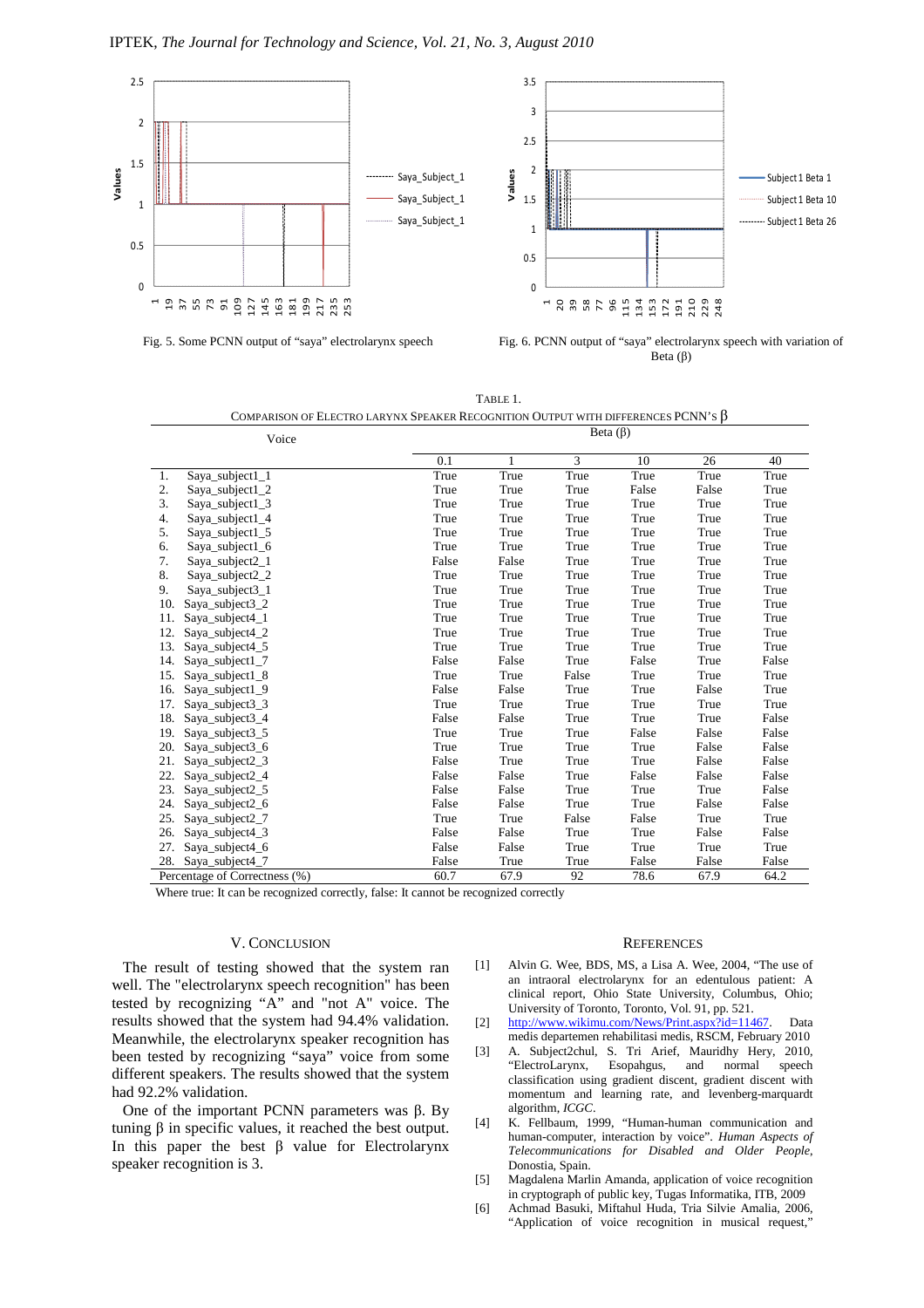*Proceeding of IES (Industrial Elektronic Seminar) Politeknik Elektronika Negeri Surabaya-ITS*.

- [7] Ajub Ajulian Z., Achmad Hidayatno, Muhammad Widyanto Tri Saksono, application of voice recognition in car controller, Majalah Transmisi, Teknik Elektro Undip, Jilid 10, Nomor 1, Maret 2008
- [8] Mohammed Bahoura, Pattern,2009, "Recognition methods

applied to respiratory sounds classification into normal and wheeze classes", *Internationala journal: Computers in Biology and Medicine,* Vol. 39 pp. 824-843. www.elsevier.com/locate/cbm

[9] Taiji Sugiyama, 2004,"Speech recognition using pulsecoupled neural networks with a radial basis function", *ISAROB 2004*, Vol. 7, pp. 156-159.